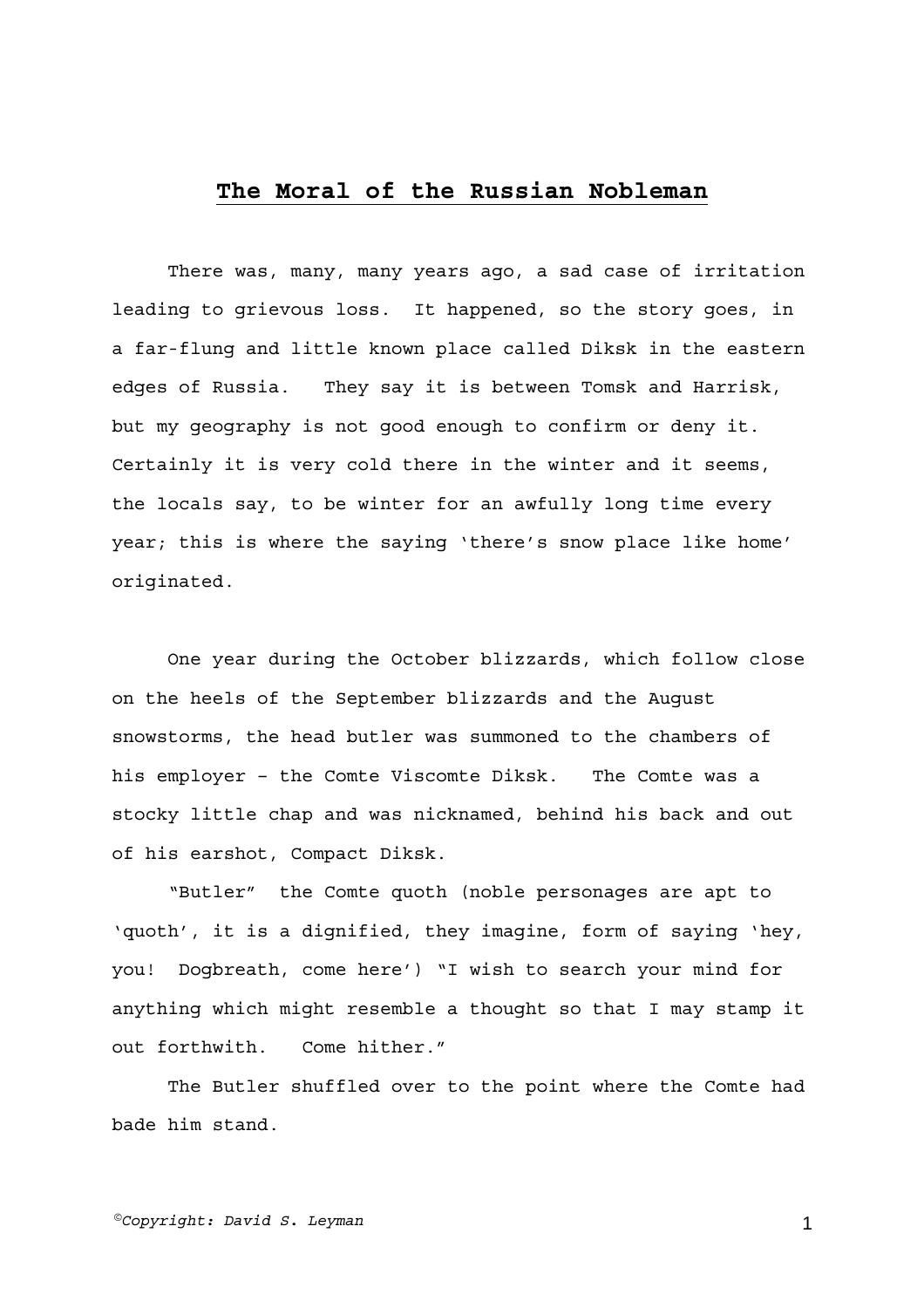"There is word from Moscow that strange things are happening among the peasants. That they are demanding the right to make their own decisions; they want to decide which way up to have their eggs and whether to have their toast buttered or not. If this continues there will be anarchy! Anarchy, do you hear?"

"What, your Comteness, is anarchy, may I make so bold as to ask?"

"Anarchy is rule by the proletariat who have no imagination or training and are, thus, not born to rule."

"What, your Comteness, if I might make so bold as to ask, is a prolee…prolit…?"

"The proletariat is a committee made of sub-humans, like yourself, who have the IQ of a turnip and the charisma of a dying slug. In short, they are useless, verminous, maggots. What do you think of that, Butler?"

"What do you suggest I think, your Comteness?"

"Ah! Exactly. My point is proven. You are dismissed, Butler. You may return to licking the driveway clean in lieu of dinner and be damned grateful for it, too, I might add."

The Butler bowed deeply in gratitude as his eyes filled with tears at the Comte's concern for his well being.

#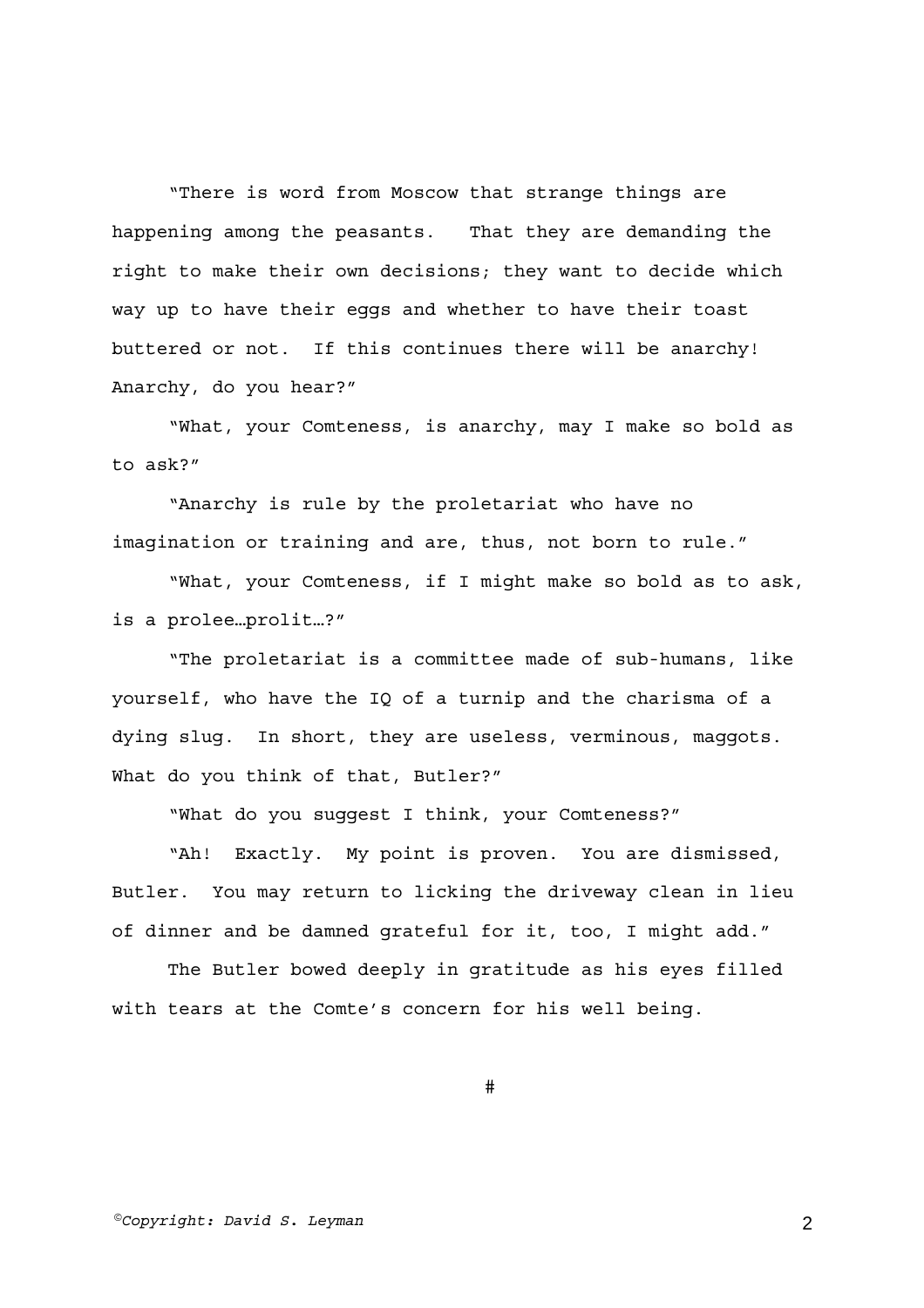There was a strong wind outside which had caused the snow to drift so that there was only a few inches of it on the driveway. The Butler raised his eyes heavenwards and gave quiet thanks to the Lord for this blessing. His joints creaked as he knelt slowly down onto the soft whiteness covering the gravel.

"What on earth are you doing, Old Man?"

The Butler looked up and saw a fit young man dressed in rags looking down at him.

"I'm clearing the driveway, young man, as instructed by my noble lord, Comte Viscomte Diksk. Now, be off with you before I set the dog on you."

"This is no way to behave. Stand up. Be a man."

"At least I have a job, young fellow, which is, apparently, more than can be said for you."

"I am free."

"Of course you are – who would want to pay for you. Now, again, be off with you."

"Where is this Comte you speak of so admiringly?"

"He will not see you. He does not see beggars and riffraff. Apart from me he will only talk to real people like the Archduke Bridgeski, the Archduke Getamov and the Baroness Upanova (who is often underneath the arches) that are coming to visit this very day – happiness is ours for we will have leftover slops for supper."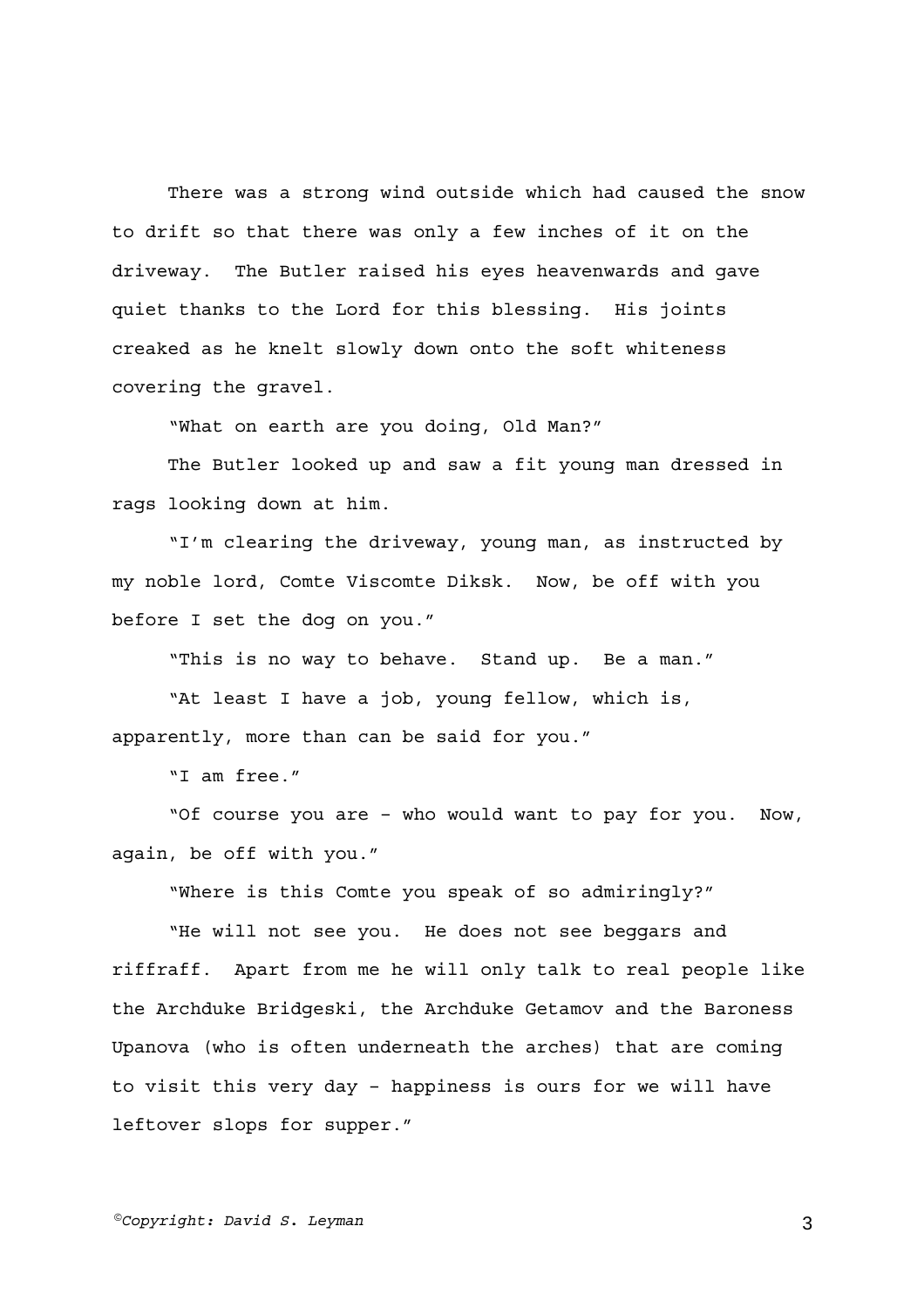"I will see him, anyway, with, or without, your consent, Old Man

"Why? For what purpose do you crave an audience? I will have to announce you and I refuse to announce refuse like you! Be off! Now!"

"I will not 'crave' anything from the likes of him. Have you not heard of the great news from Moscow? The people are taking the country back from the parasitic blue-bloods who have sucked us dry for generations – especially that Baroness Upanova you speak of, I can tell you!"

"Aah! You are a verminous maggot, a prolichariot along for the ride. I've been warned about you!"

With this he shook his fist at the young man and died of apoplexy – joyous in the knowledge that he was protecting the young master from an undoubted scoundrel and blackguard.

The young man stepped over the corpsicle and shook his head sadly. He would have an accounting, he felt, with the evil Comte and strode into the castle. He found the Comte sitting with his feet up in front of a roaring fire and eating a roast chicken. A footman stood by shivering and trying to get in range of some warmth from the last of his burning clothes.

"Shiver harder, Man, I don't want you dying of pneumonia on me just yet."

"Thank you, Sir, thank you." The footman wept with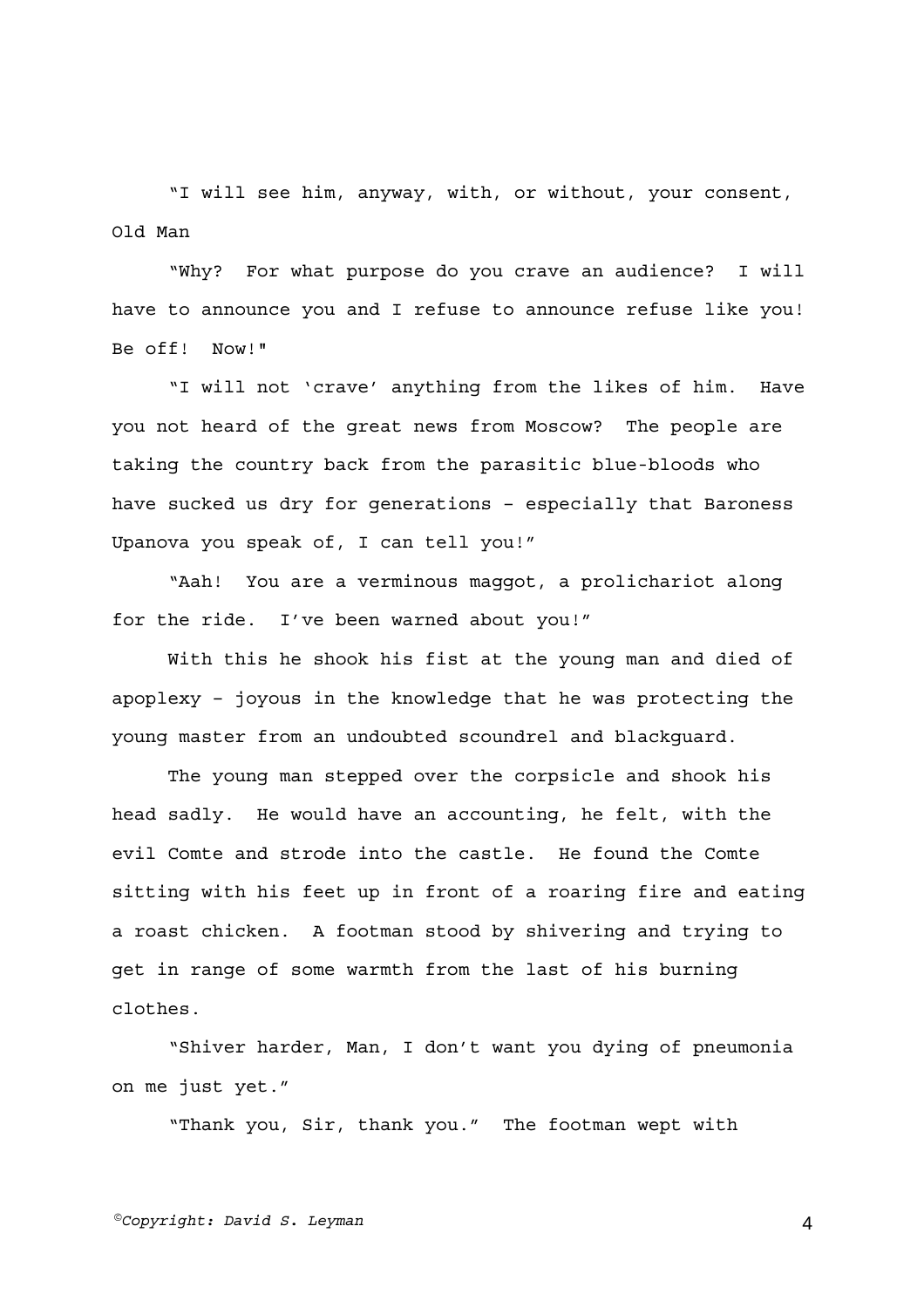happiness at being both noticed and needed.

"You there. You with the greasy chops!"

He was ignored. Not that the Comte was ungracious, it was just that whoever had made this undignified utterance could not possibly have been referring to him and it was impossible that the footman should have greasy chops – whatever that might be. However, he thought, I could have someone come and investigate this intrusion. But, before he could speak, the young man stepped in front of him. The Comte felt a chill as some of the fire was blanked off from him.

"What? What?" He was outraged. Never, in all his born days…..

"I'm talking to you, you anachronistic, mentally disadvantaged and vertically challenged abscess on the skin of life."

The Comte sat back with a thud. He could not believe he was hearing this. With a squeal of abject terror the footman left at high speed.

"I didn't dismiss that man! Come back here and lower yourself onto this sword immediately and be glad it's sharp, damn you! Who the hell are you? Speak up, vermin, since you are capable of speech if not actual independent thought. My word, the wonders that can be done with you simian specimens these days."

The young man deftly removed the sword – a heavy double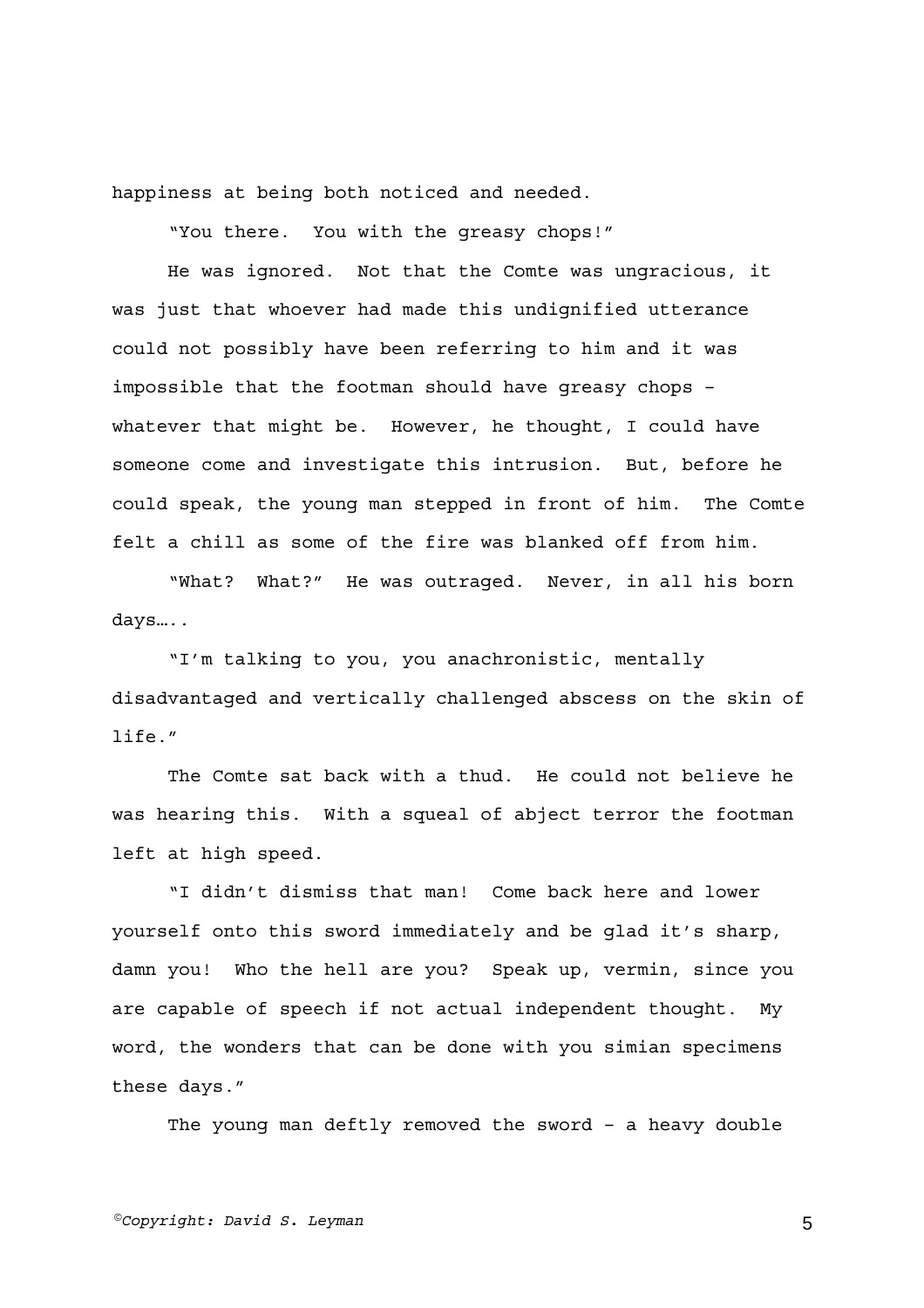handed weapon, from the Comte's fingers and held it in a threatening manner. The Comte was in no doubt as to the threat and was enraged.

"How very dare you come into my house and wave my sword at me. Get out at once. You should be bloody well hung just for entering let alone speaking to me, you insolent cur!"

"I am bloody well hung and it's none of your business as Baroness Upanova will testify. Now hand over all your family treasures to me so that I may help fund the revolution."

"How dare you speak the name of the Baroness with your vile peasant breath. She who is pure as the driven snow and the light of my life."

"Pure as the driven mud and the light's gone out, you rake, now hand over your cash."

"Never will I give you a penny of the family fortune which I have hewn out of life with my bare hands using only my wit and my late father's last will and testament."

The young man threw down the sword and grabbed an axe from beside the fire, he preferred this weapon for the concentrated weight in the blade and he could see that it was kept very sharp.

"Enough drivel – give me the money." He was making threatening motions with the axe as he spoke.

"I have told you I will never, ever disclose the whereabouts of my wherewithal – do your worst, you peasant